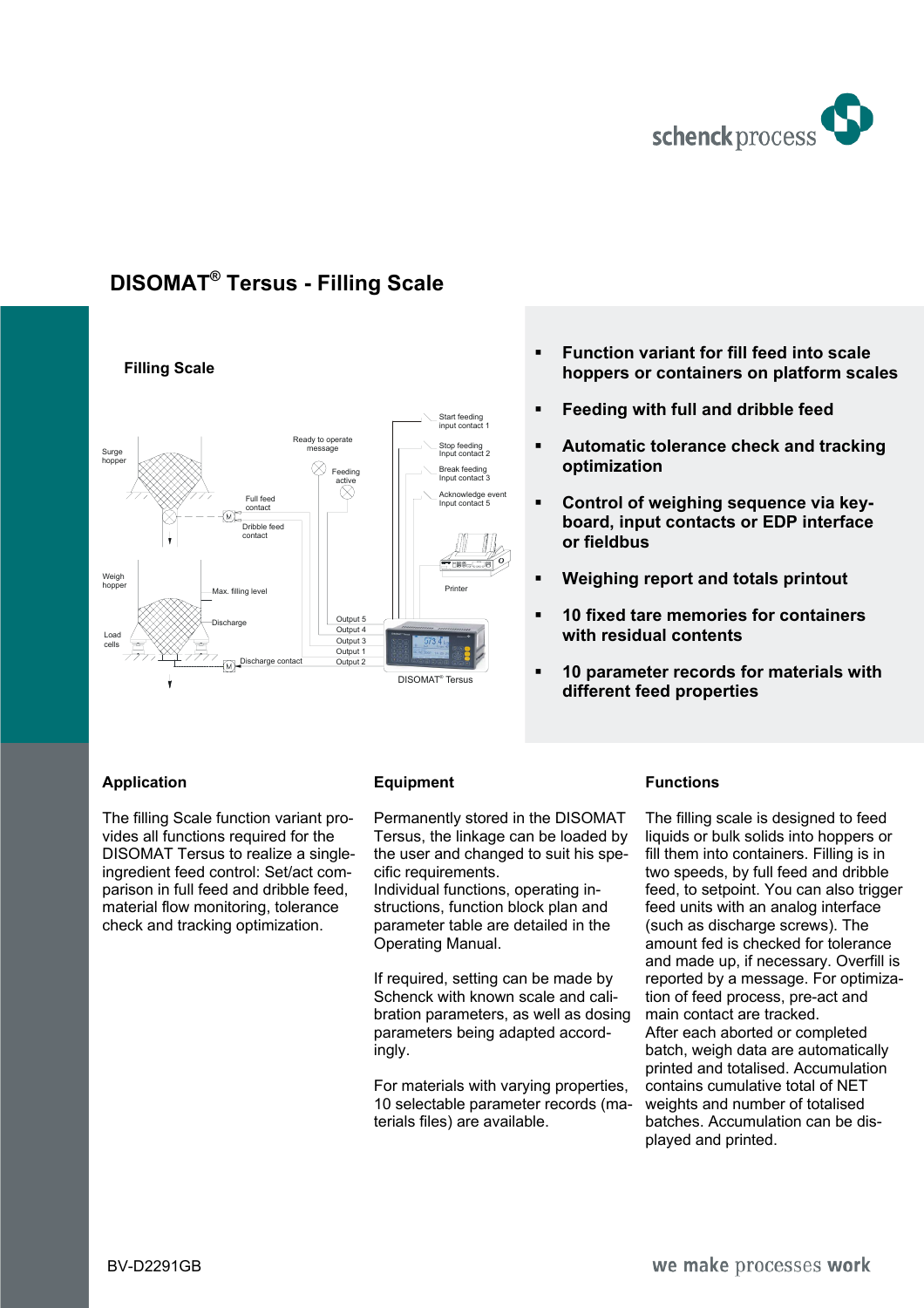| <b>Weighing Sequences</b>                 | <b>Output Contact Assignment</b>                                          | Print Pattern 1:                                                                                                            |  |
|-------------------------------------------|---------------------------------------------------------------------------|-----------------------------------------------------------------------------------------------------------------------------|--|
| Fill weighing                             | 1: Full Feed                                                              | One head line and one line for weigh                                                                                        |  |
| Fill weighing with discharge              | 2: Dribble Feed                                                           | data. A string with product data of up to<br>30 digits can be entered for each print-                                       |  |
| Multiple fill weighings with<br>discharge | 3: Discharge                                                              | out. This string remains stored until                                                                                       |  |
|                                           | 4: Ready                                                                  | being overwritten. After each printout a<br>form feed is effected.                                                          |  |
|                                           | 5: Feeding active                                                         |                                                                                                                             |  |
| <b>Function keys</b>                      | 5: N.C.                                                                   | Print Pattern 2:                                                                                                            |  |
| <b>Acquire Tare</b><br><b>Clear Tare</b>  |                                                                           | One line for weigh data. String can be<br>entered and remains stored until being<br>overwritten. After each printout a line |  |
| Start                                     | <b>Printing</b>                                                           | feed is effected.                                                                                                           |  |
| Stop                                      | Single printout is preset with Print                                      | Print Pattern 3:                                                                                                            |  |
| Abort                                     | Pattern 2; totals printout, with                                          |                                                                                                                             |  |
| Print intermediate total                  | Print Pattern 3. Assignment of<br>print pattern to function key can       | One line for totals printout without<br>string.                                                                             |  |
| Print total and clear cumula-             | be changed e.g. Single Printout                                           |                                                                                                                             |  |
| tive total                                | key can also be assigned Print<br>Pattern 1.                              |                                                                                                                             |  |
| <b>Print Repeat</b>                       |                                                                           |                                                                                                                             |  |
| Select Material / Enter Set-              | The variable print pattern format-<br>ting gives the user the possibility |                                                                                                                             |  |

to design his own weighing reports. Defaults are as follows:

- Set to Zero

point

- Test Functions

# **Other Menu Tree Functions**

- Enter String
- Key-in Tare
- Select Fixed Tare
- Single Printout
- Settings

# **Input Contact Assign**

- 1: Start
- 2: Stop
- 3: Abort
- 4: N.C.
- 5. Acknowledge event

|       | <b>Print Pattern</b>                                                      |                                        |     |                                                   |                                                     |  |
|-------|---------------------------------------------------------------------------|----------------------------------------|-----|---------------------------------------------------|-----------------------------------------------------|--|
|       | <b>Single Printout (Print Pattern 1):</b><br>Time<br>Cons. (Weigh<br>Date |                                        |     |                                                   | Weight                                              |  |
|       | 25.02.00                                                                  | 10:45:00                               | No. | Data)                                             | 123  1234567890  <123.5kg>B  <24.0kg>T  <99.5kg>Net |  |
|       | <b>Single Printout List (Print Pattern 2):</b>                            |                                        |     |                                                   |                                                     |  |
| nment |                                                                           | 25.02.00  10:47:00  124                |     | 25.02.00  10:45:00  123  1234567890<br>1234567890 | <99.5kg>Net<br>$<$ 100.0 $kg$ >Net                  |  |
|       | 25.02.00                                                                  | 11:55:00                               | 150 | 1234567890                                        | $<$ 99.5 $kg$ $>$ B                                 |  |
|       |                                                                           | 25.02.00 12:10:00<br>25.02.00 12:25:00 | 152 | 1234567890                                        | $<$ 99.0 $kg$ $>$ B<br>$<$ 100.5 $kg$ >Net          |  |
|       | <b>Totals Printout</b> (Print Pattern 3):                                 |                                        |     |                                                   |                                                     |  |
|       | 25.02.00                                                                  | 12:30:00                               | 30  |                                                   | 3001.5kg SU                                         |  |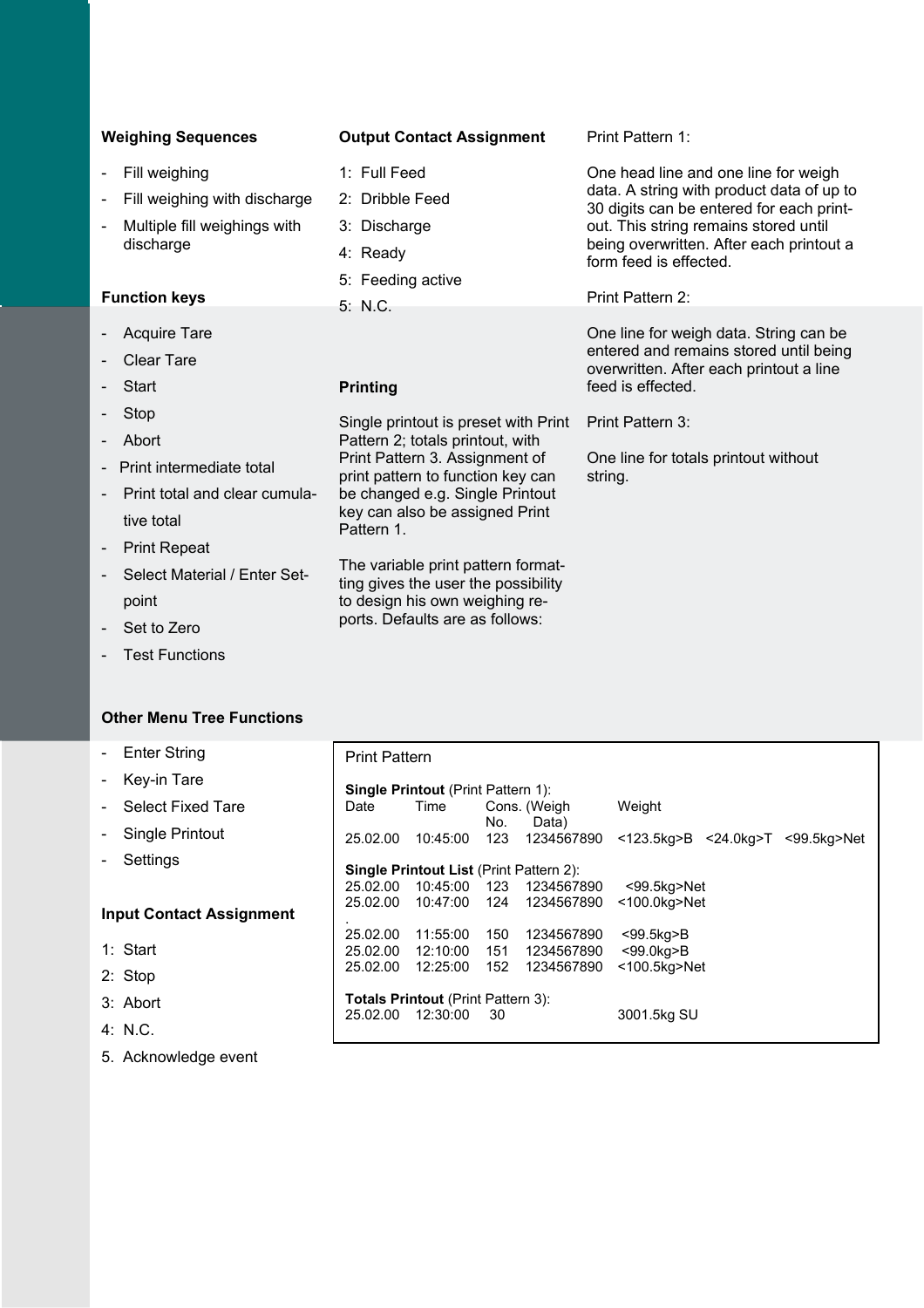#### **EDP communication**

For DISOMAT Tersus, the following EDP transmission procedures are available:

- SCHENCK Standard Protocol (DDP 8672)
- SCHENCK Poll Protocol (DDP 8785)
- SIEMENS 3964 R (DDP 8782)
- SIEMENS 3964 R for SIMATIC S5/S7

Disomat Tersus caters for a fixed set of commands that can be addressed by the EDP programmer, if required. Eligible commands, messages and procedures are detailed in the Data Communication Manual. The EDP commands most frequently used are listed below.

## **Typical EDP commands:**

- Tare
- Clear tare
- Preset tare value
- Set to zero
- Request single weight
- Request weight at standstill
- Request cyclic weight
- Request cumulative total
- Clear cumulative total
- Preset string
- Print patterns 1, 2, 3
- Print with copy to EDP

#### **Response messages by DISOMAT Tersus**

- Message is processed
- Command executed
- Command executed, send data to EDP

#### **Messages Initiated by DISOMAT Tersus**

- Feeding complete
- Feeding interrupted
- Weight at standstill
- Cyclic weight
- Taring complete
- Zeroing complete
- On the "Print With EDP Copy" command, DISOMAT Tersus acknowledges successful printout in form of a message that can widely be configured at will.

#### **Fieldbuses**

In addition to the serial EDP interfacing, DISOMAT Tersus Discharge Scale can also be controlled using the most frequent fieldbus systems.

- Modbus
- Profibus DP-V0
- Device Net
- Modbus TCP (via Ethernet)

For details, see System Manual BV-H2334 and Data Communication Manual BV-H2359.

# **Flexibility**

Although the Filling Scale function has been set and supplied, the logical function block system can be used to the full extent. The filling scale can be matched to new requirements or replaced by a totally different function. This can be performed using the DISOMAT Tersus keyboard or, even more convenient, on PC using the DISOPLAN software tool.

#### **Variants**

DISOMAT Tersus Weighing Terminal see Spec Sheet BV-D2273GB